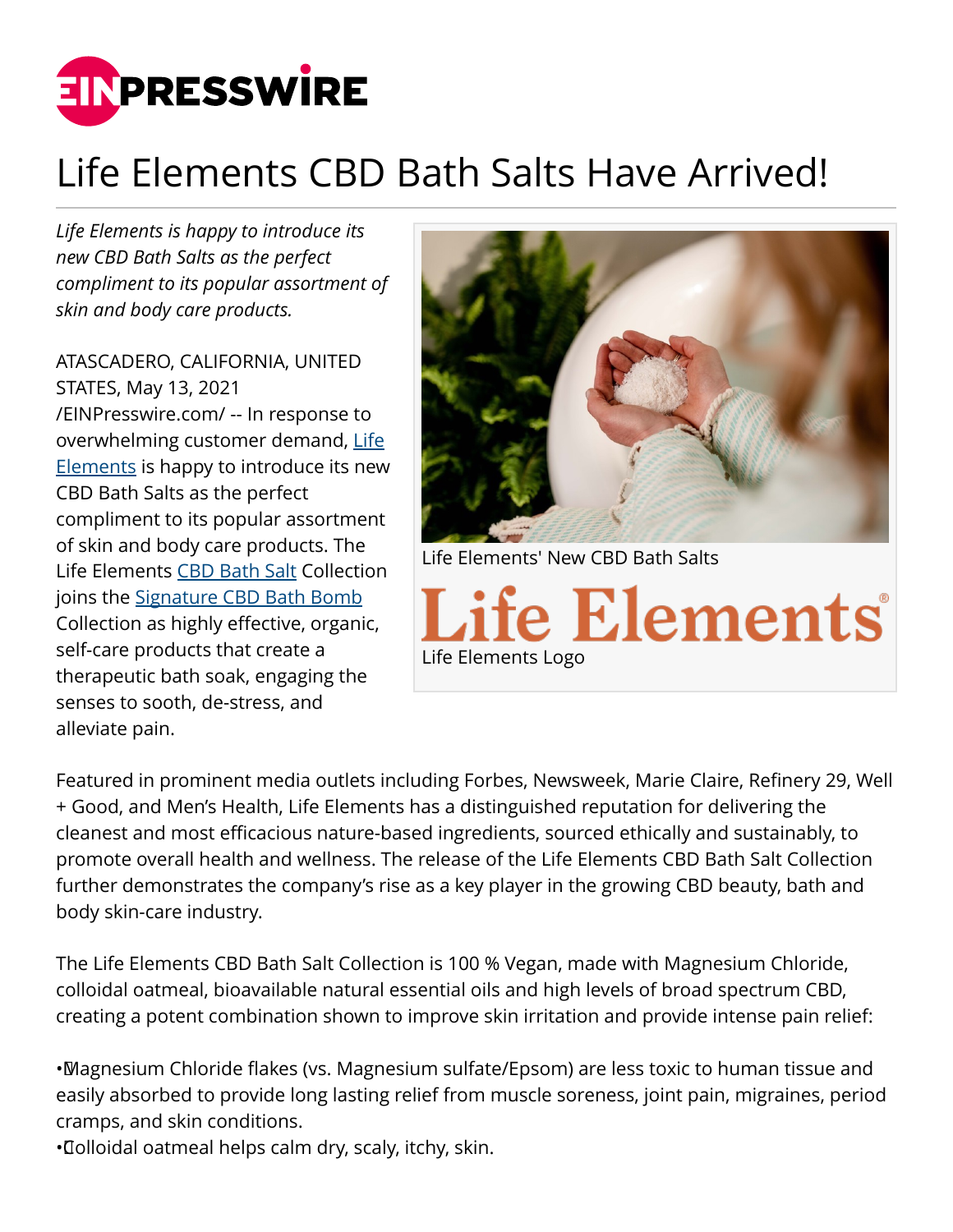• Bioavailable natural essential oils are water soluble for effective body absorption with aromatherapy properties to reduce anxiety, headaches and support sleep. • Broad Spectrum, hemp-derived CBD does not contain THC and has an "entourage effect" that works with different compounds within the plant to improve efficacy.

By blending these components with additional time-honored, ancient ingredients, Life Elements presents its CBD Bath Salt Collection with three very distinctive usage scenarios along with the choice of 3 different CBD strengths for each product (200mg, 250mg & 300mg CBD per singleuse bag):

Lunar CBD Bath Salts: Made for moon bathing rituals and intention-setting, with a blend of essential oils to promote deep meditation and relaxation. Ingredients: Magnesium, baking soda, citric acid, Oatmeal, CBD, Patchouli, Palo Santo, Frankincense, sage, ylang-ylang

Recovery CBD Bath Salts: For powerful relief from aches, pain, soreness, or stress, made with essential oils to reduce muscle tension. Ingredients: Magnesium, baking soda, citric acid, oatmeal, CBD, eucalyptus, menthol

Period CBD Bath Salts: Formulated with uplifting scents of citrus to elevate moods, and soothing ingredients to alleviate cramps. Ingredients: Magnesium, baking soda, citric acid, oatmeal, CBD, copaiba, cajeput, eucalyptus, ginger, peppermint

The Life Elements CBD Bath Salts Collection is priced affordably from \$18 to \$24 per 10 oz package so that those seeking the best restorative bath experience can indulge in 30 minutes of pure bliss.

Life Elements will provide samples for verified media requests. Contact us at hello@lifeelements.com or phone 805-460-4102.

## About Life Elements

Established in 2006, Life Elements has professionally curated, formulated, and manufactured an award-winning collection of artisan hand-crafted body, bath, and skin-care solutions that connect us with our overall mission to impact sustainability, community, and humanity. All Life Elements products honor the heritage and traditions of ancient alchemists and medicinal healers finding inspiration in sourcing the finest nature-based ingredients with properties that promote mental health and wellness. Life Elements strives to be eco-friendly and cruelty-free, advocating for a sustainable planet, healthy bodies, and positive minds. Founded in Atascadero, California, Life Elements is a minority and woman-owned business, homegrown in the United States. [www.lifeelements.com](http://www.lifeelements.com)

Michelle Roe Life Elements +1 760-464-1628